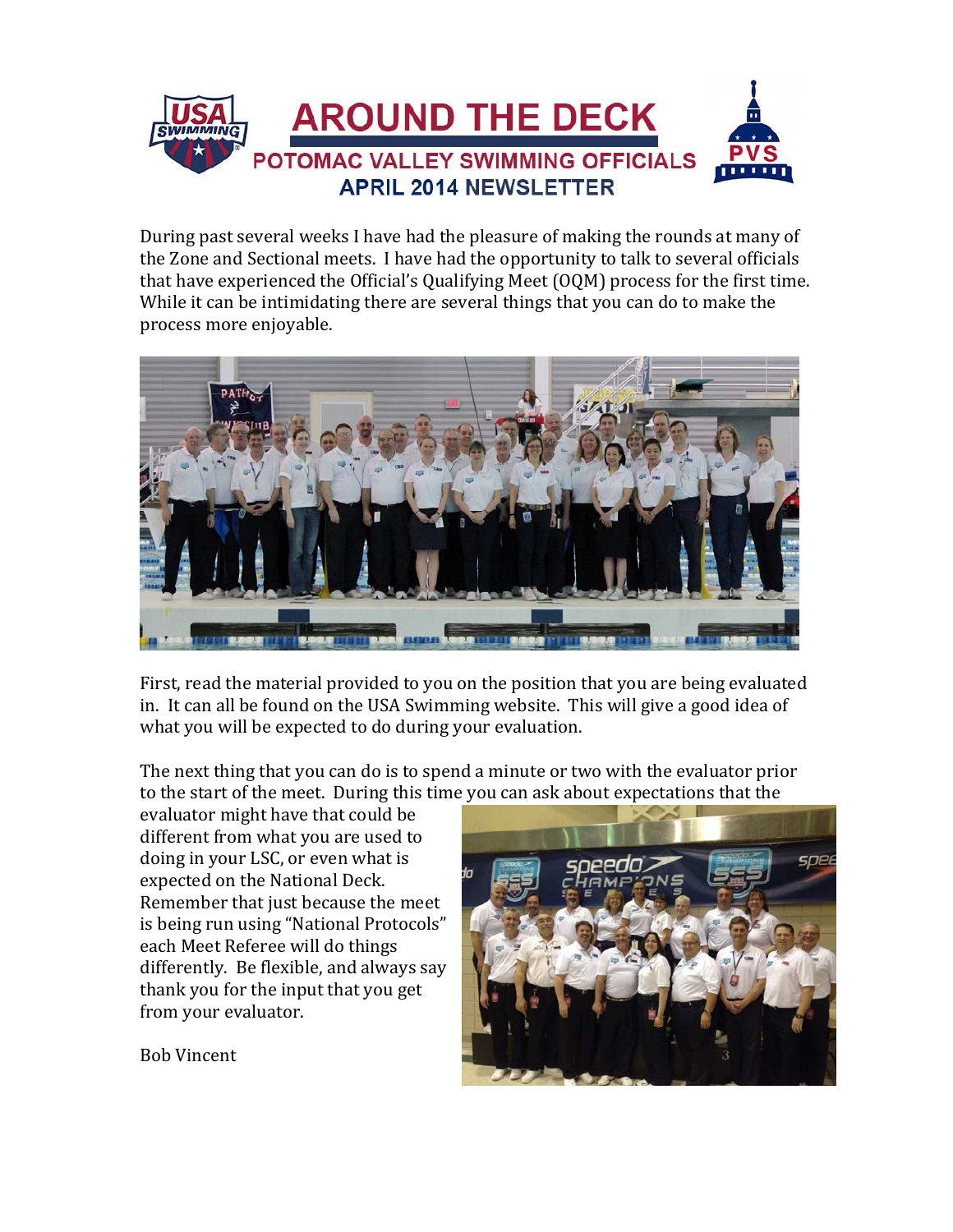



As we transition from the short course season to the long course season, I have a few comments looking back and looking ahead. As you can tell, we had more meets this fall/winter than ever before in Potomac Valley Swimming, sometimes five in one weekend. Our number of officials has increased but we need to keep growing our ranks to handle as many meets as we have.

We had three Officials Qualifying Meets  $(0)$ Ms) during the short course season. At the two OQMs in March (Senior Championships and Junior Olympics), we had 42 officials achieve an N2 or N3 certification, advance a level in their certification, or renew their current certification. I am very pleased so see that many of our officials take advantage of these opportunities for learning. We will have another OQM in July at the LC Senior Championships. Please consider joining the ranks of our N2/N3 officials.

The requirement for Administrative Officials at all meet sessions began in the fall. From what I can see the quality of the times going into the SWIMS database has improved. This increased experience on the "dry side" has allowed our "wet side" officials to concentrate more on the operation of the meets.

The Officials Committee has been working hard this winter to improve the training and certification process, not only to better incorporate the Administrative Officials, but also to improve the quality of our other newly-certified officials. There will be changes in our training and apprentice program going into effect in September. You will hear more about them over the next month or so. The most notable changes will be in the certification process for Referee, Administrative Official, and Stroke  $\&$ Turn Judge.

Thank you for your continued service to Potomac Valley Swimming. I hope to see you at a PVS Meet this summer.

Tim Husson OfficialsChair@pvswim.org 





### **Thanks for taking the time to talk with me today. Tell us a little about Paul Memont.**

I've been officiating about 33 years and get more and more out of it every time  $I$ walk on deck! My First National Meet was the US Open in 94 and ever since then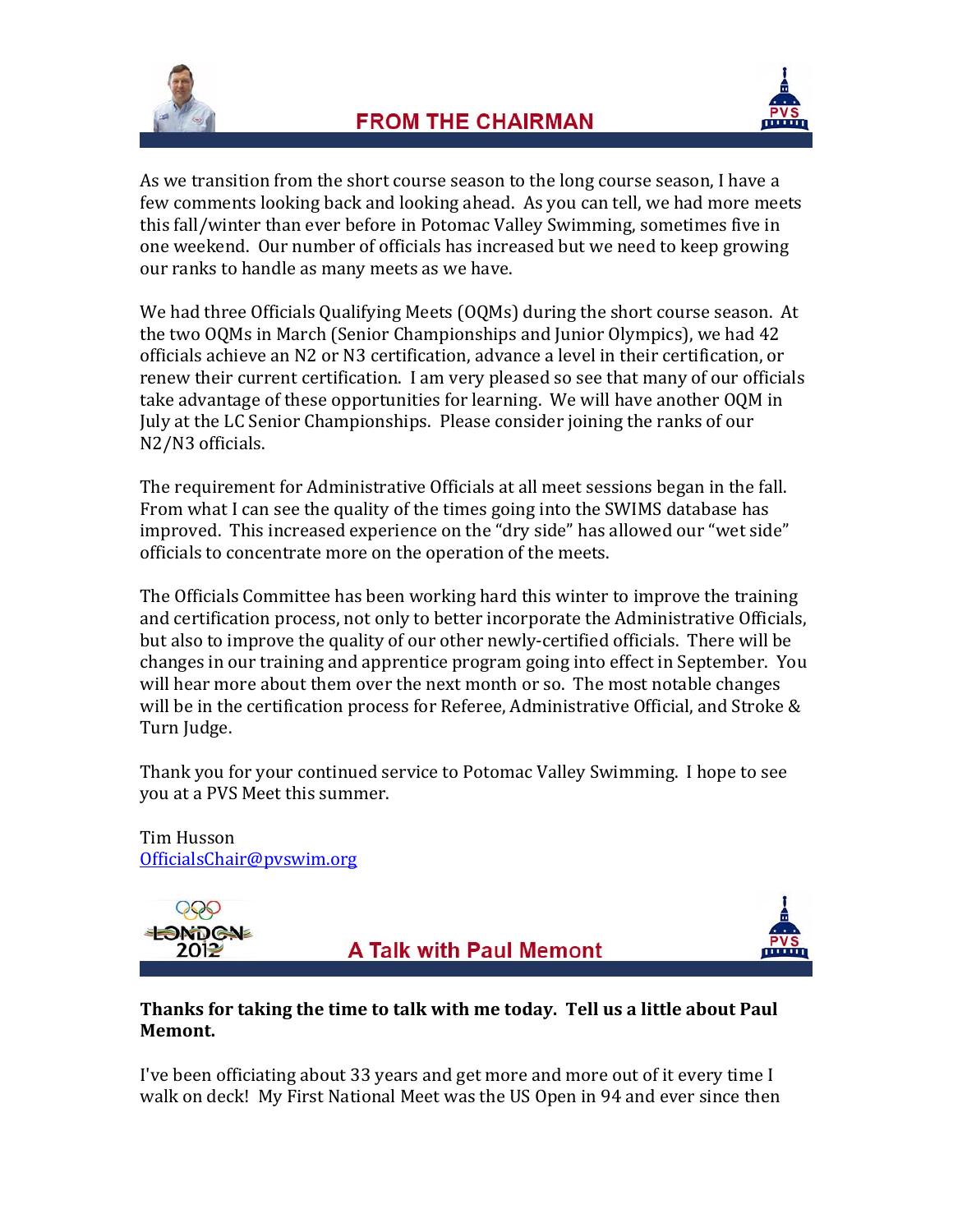I've worked one or two National Meets each year in addition to the LSC Meets and OQMs. 

Shortly after that first National Meet I decided I wanted to advance and become a National Championship Starter. The process back then involved evaluations given by the Head Starter at National Championship Meets during time trials. There was no other way to advance. You needed two positive evaluations to be approved, then work a National Championship Meet and you would receive the certification. The

problem at that time was there was no mentoring process in place. We had to watch and learn. We would make sure we knew where the Head Starter stood and stand in the same place, we would listen and observe everything the Head Starter did and learn how everything was done. Then we would have maybe ten to twelve starts during time trials and either make it or not. Typically it would take three or more tryouts before we had the two approvals. This usually took a few years.



After being approved we could ask for a Starters Assignment! Most everyone I know who was approved and applied to be a Starter received a letter from the Officials Chair stating they were accepted to work the meet, only to read further and see they were approved to work as a Chief Judge! Again, most of us were approved to work as a CJ twice before being allowed to be a Starter. This process from start to Starter took three to five years. Not much mentoring was given for the Starter. Chief Judges received a lot of mentoring and learned the workings of a swim meet, a very positive experience.

When we became Head Starter for Junior Nationals we became Evaluators ourselves. I don't know exactly when, but mentoring was introduced, more at Junior Nationals. I worked two Junior National Meets a year for a long time before applying to the National Deck, this is where most mentoring was done. It's not fair to judge without setting the expectations. This is where we started trying to teach how a Starter should start and learn how to mentor.

The system we have now,  $N2/N3$  was a big step forward! I'm sure we can improve, I learn a lot at every meet I evaluate, I take suggestions from everyone at these meets.

Being a National Evaluator is the second best job on a pool deck! Starting is the first!

### **Why do you spend so much of your time being an evaluator?**

I enjoy being a National Evaluator more than anything except starting because I feel I can improve the level of officiating and help bring a consistency to the process. It's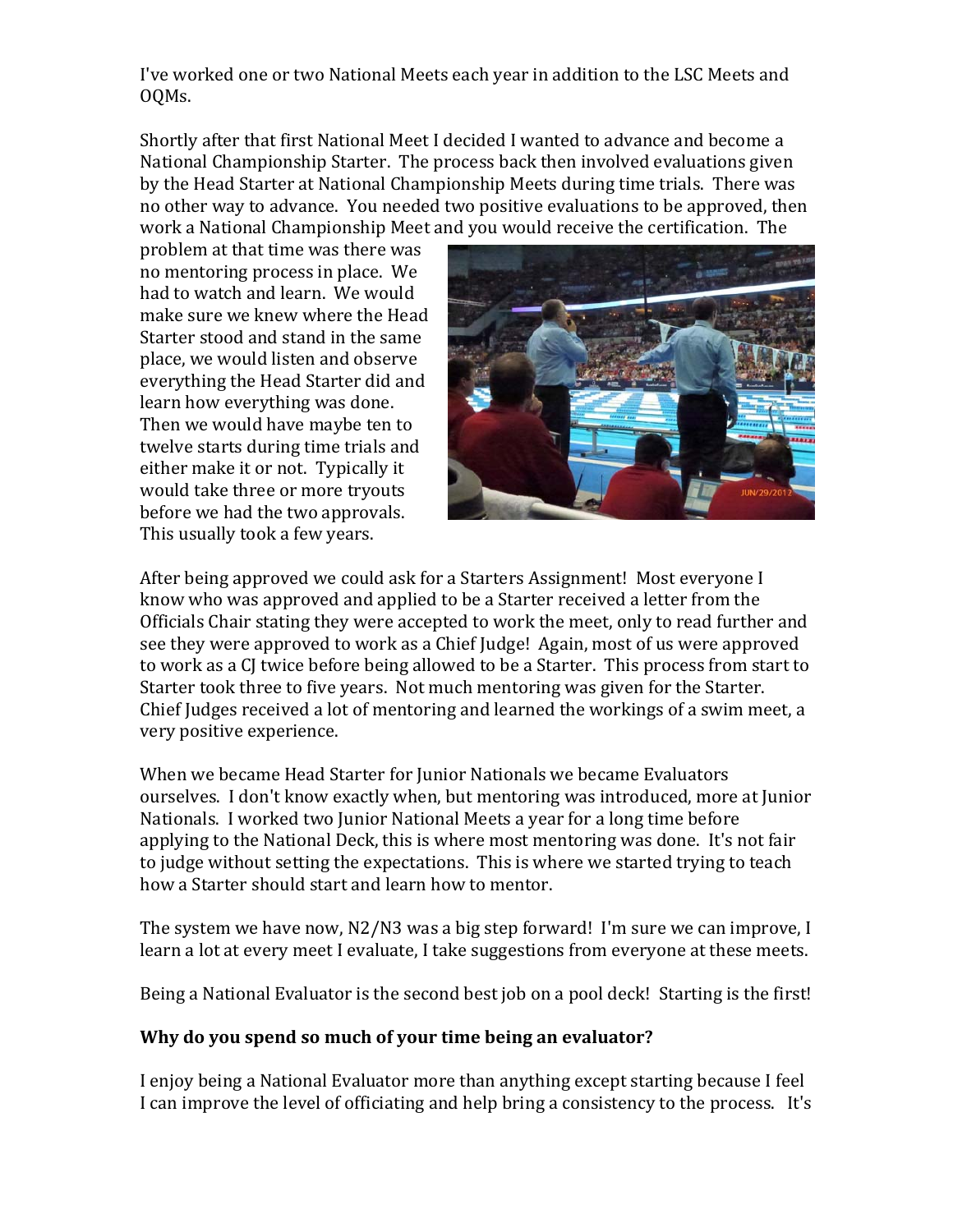very satisfying to see Officials improve and see them on deck some time later doing a great job!

The process has changed greatly from the years before the  $N2/N3$  system we have today. Before this system there were only evaluations, almost no mentoring. We were expected to learn by observation. A system of evaluations given by Officials who fear being replaced is not a good system at all. It was changed to this positive system so qualified Officials could be identified and moved up to replace retiring Officials. Without new highly qualified Officials in all positions we cannot run high level meets!

Look at Olympic Trials! Did anyone ever believe a swim meet would be so popular?

It's great to be part of USA Swimming and a National Evaluator! Every deck I see now has Officials I gave time to help improve, I like to believe we Evaluators are part of all these meets!

The Four Hour Rule



From: Daniel W. McAllen III, Chair, Rules & Regulations Committee Re: Interpretation of USA Swimming Article 205.3.1F (4 hour rule)

Rule 205.3.1F, commonly referred to as the four hour rule, was adopted by the USA Swimming House of Delegates in 1989 to ensure that swimming would be competitive with other youth sports, namely baseball and soccer, insofar as time commitment for both athletes and parents was concerned. *Clearly, it was not in the best interest of our sport for developmental athletes to be at a pool all day or for the entire weekend to the exclusion of other family interests, particularly when other athletic activities could be completed in a far more reasonable time.* With that by way of background, it has come to my attention that rule  $205.3.1F$  is being improperly interpreted and enforced in some LSCs. Therefore, I am issuing the following interpretations:

Meets must be planned such that events for 12&Unders can reasonably be concluded within four (4) hours. Sessions that exceed four hours are not in violation of the rule if properly planned.

The rule does NOT apply to Open events even if swimmers 12 years of age or younger are entered.

Measurement of the time duration applicable to this rule begins with the published meet start time of a session that offers 12U events and ends with the conclusion of the last 12U event of the day for the same gender.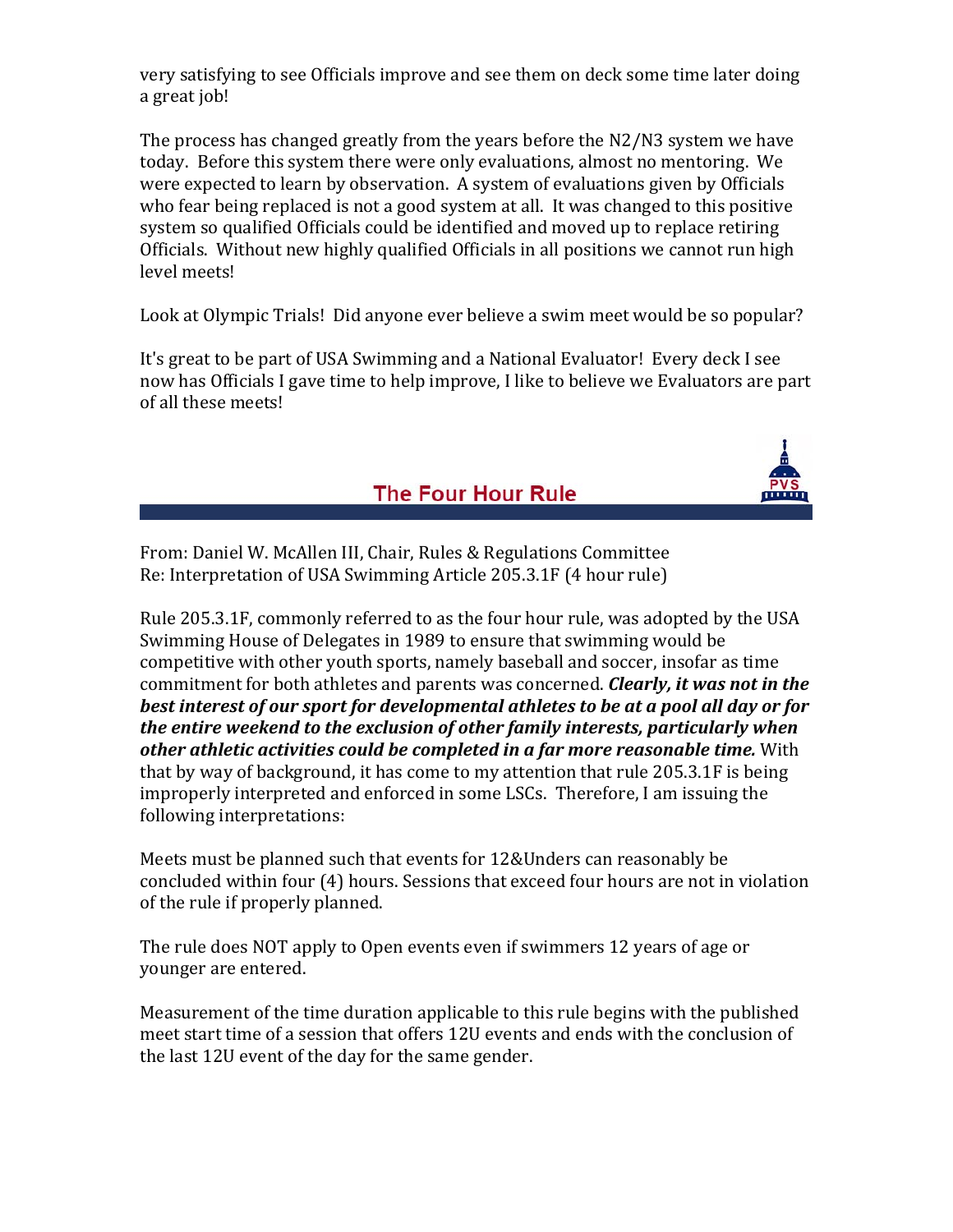Under NO circumstances may a meet or meet session be terminated before all individual events have been concluded as a means of complying with the rule. Relays may be eliminated only if the meet announcement clearly states the conditions under which relays will be eliminated and whether relay entry fees will be refunded.

Events that are scored multi-age are impacted by the rule if the multi-age scoring involves 12U designations, such as 11-12, 10U, 12U, etc.

Some suggested planning tools that facilitate compliance include:

- Using meet management software to monitor the timelines as entries are processed.
- Selection of a heat interval appropriate for the session.  $\mathbb B$  Being aware of the number of swimmers appropriate for the number of lanes available and distances offered.
- Adequate meet staffing such that marshals, timers and other meet personnel are properly trained and in place.
- Keeping equipment (computers, timing systems, printers, etc.) in proper working order.



### **Swimming Facts**

Titanic was the first ocean liner to have a swimming pool and a gym.

Elephants are capable of swimming twenty miles a day. They use their trunks as natural snorkels.

African Black-footed penguins, although they cannot fly, can swim up to 25 miles per hour, which is faster than the Atlantic Bottlenose dolphin, which can attain speeds of 18-23 mph

If you have blonde hair that goes greenish from swimming pool chlorine, you put ketchup on it and it balances the pigments out.

Sharks gills can't take in water by themselves. This means that sharks have a hard time sleeping or stop swimming.

It is illegal to swim in Central Park, New York City.

Turtles possess the ability to absorb oxygen directly from the water in which they swim. 

 *source: http://www.jokes4us.com/sportsjokes/swimmingjokes.htm*l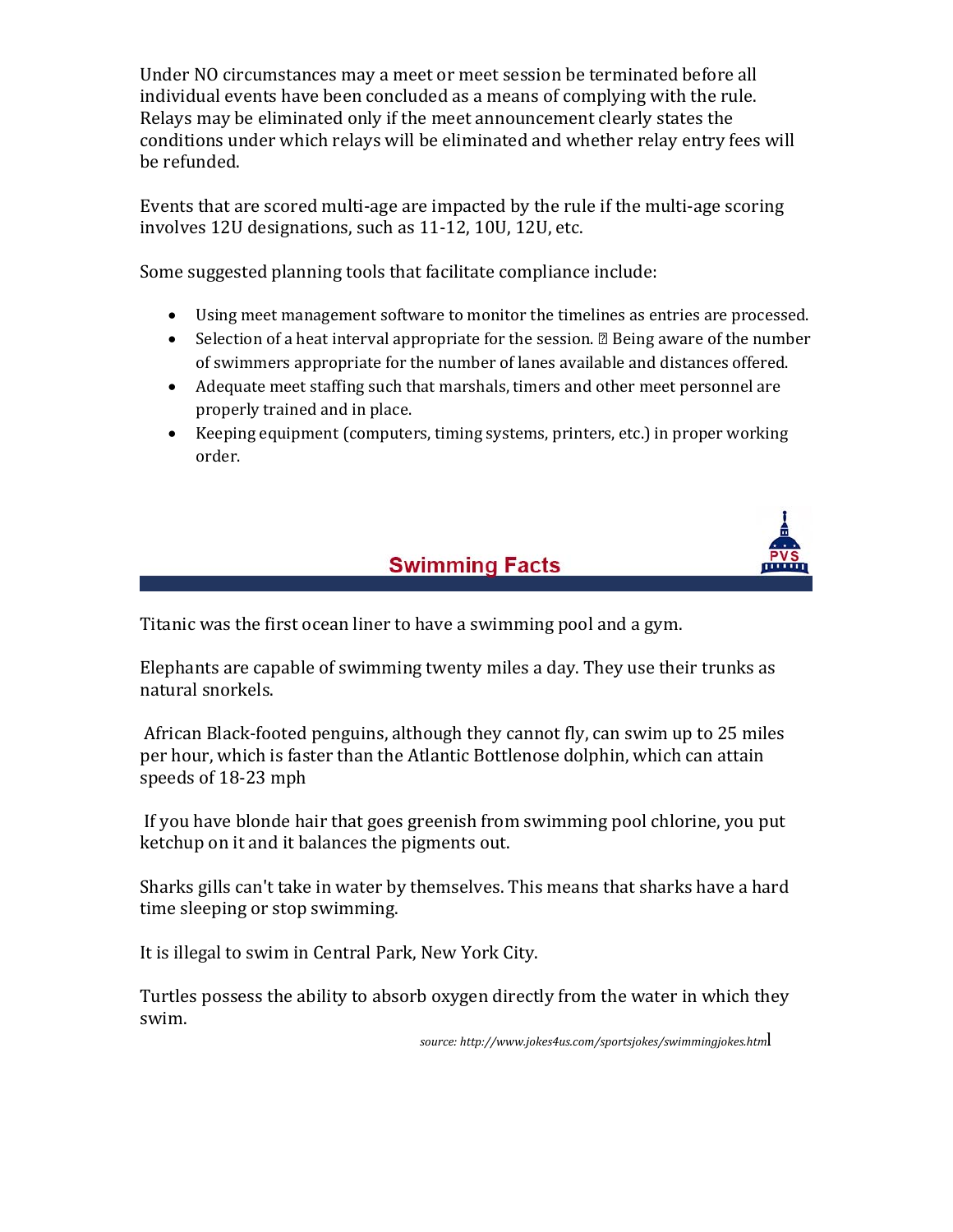

ண்ண

## **You Make the Call!**

**Situation:** In a heat of the 50-yard freestyle, the swimmers in all lanes take a set position following the "take your mark" command. At the start, the swimmer in lane 4 leaves her mark early. The starter recalls the heat and upon returning to the start end, the swimmers are signaled to step up by the deck referee sounding a long whistle. The coach of the swimmer in lane 5 immediately protests verbally, claiming that the false start was clear to everyone and that the starter recalled the heat intentionally. Should the swimmer in lane 4 be allowed to swim?

| <b>APRIL</b>   |                                                         |             |                     |                      |
|----------------|---------------------------------------------------------|-------------|---------------------|----------------------|
| <b>Date</b>    | <b>Meet</b>                                             | <b>Host</b> | <b>Location</b>     | <b>Notes</b>         |
| $-6$           | <b>FISH LC Fever</b><br>Invitational                    | <b>FISH</b> | <b>Fairland</b>     | <b>Timer Sign-up</b> |
| 24-26          | <b>Grand Prix</b><br>Series (LCM)                       |             | Mesa, AZ            |                      |
| 26             | 10&U Spring<br><b>Penguin Meet</b>                      | <b>PAC</b>  | <b>Fairland</b>     | <b>Timer Sign-Up</b> |
| 26-27          | <b>Spring Sprints</b><br>Invitational                   | <b>SDS</b>  | <b>South Run</b>    |                      |
| 27             | <b>Spring Champ</b><br>Invite                           | <b>ERSC</b> | <b>PGCC</b>         |                      |
| <b>MAY</b>     |                                                         |             |                     |                      |
| <b>Date</b>    | <b>Meet</b>                                             | <b>Host</b> | <b>Location</b>     | <b>Notes</b>         |
| $2 - 4$        | Spring LC<br>Classic                                    | <b>RMSC</b> | <b>KSAC</b>         |                      |
| $\overline{2}$ | <b>SNOW SC</b><br><b>Spring Classic</b><br>Invitational | <b>SNOW</b> | <b>Claude Moore</b> |                      |
| $3 - 4$        | <b>SNOW LC</b><br>Classic<br>Invitational               | <b>SNOW</b> | <b>Claude Moore</b> |                      |
| $3 - 4$        | LC Derby Meet                                           | <b>FISH</b> | <b>GMU</b>          |                      |
| $3-4$          | <b>Early Bird LC</b><br>Invitational                    | <b>MSSC</b> | <b>Fairland</b>     |                      |
| $3 - 4$        | <b>Mini Olympics</b>                                    | <b>MACH</b> | <b>Maderia</b>      |                      |
| $9 - 11$       | Long Course<br>Classic                                  | <b>MACH</b> | <b>Lee District</b> |                      |
| $15 - 18$      | <b>Grand Prix</b><br>Series (LCM)                       |             | Charlotte, NC       |                      |
| 23-25          | Virginia State LC<br>Championships                      | PM          | <b>Oak Marr</b>     |                      |
| $30-1$         | Maryland State<br>LC Champs                             | <b>RMSC</b> |                     |                      |

**Uncoming Meets**